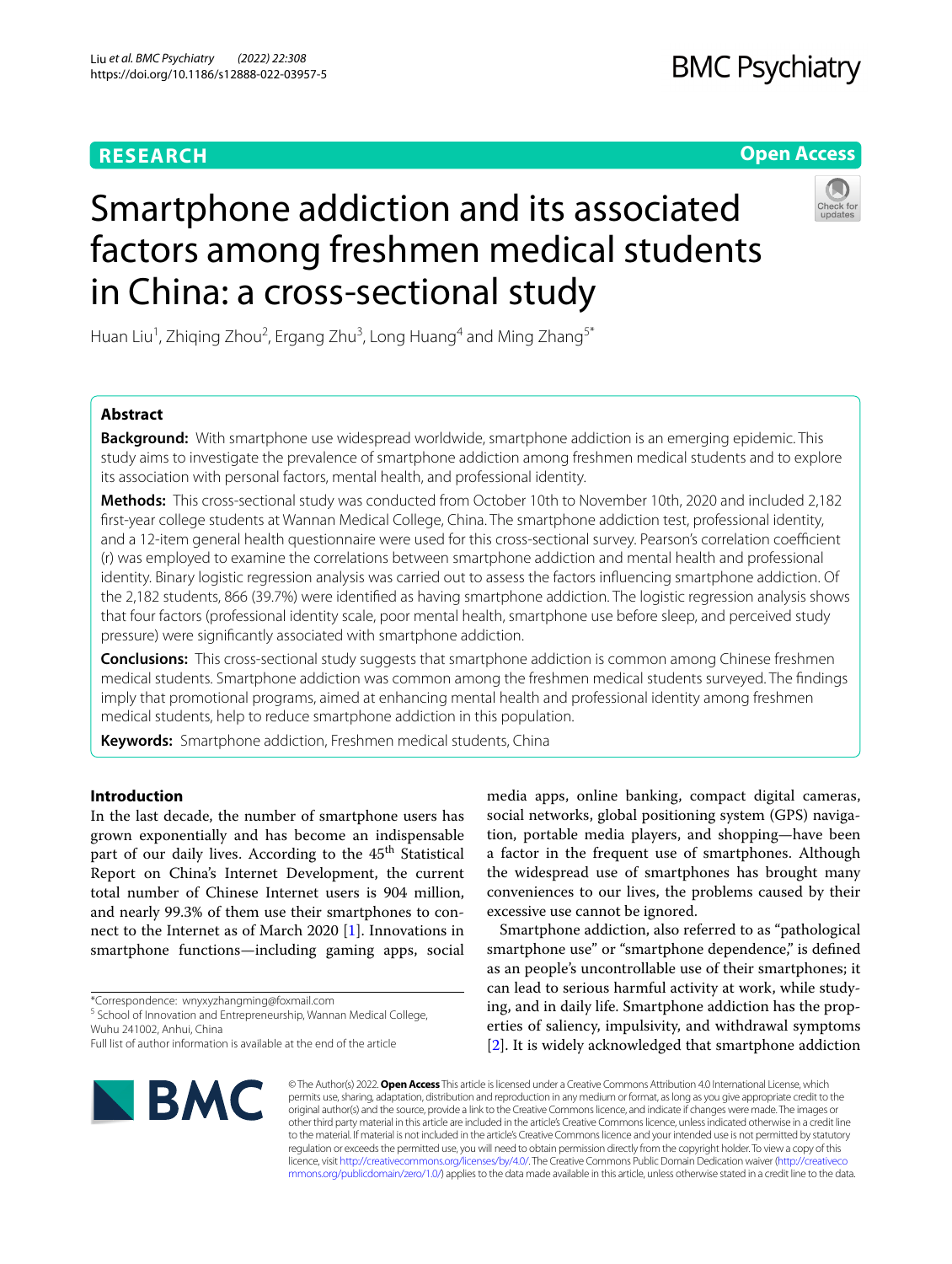not only adversely afects mental health, but can also be detrimental to learning, life, and physical health. Further, smartphone addiction has been associated with many health outcomes including fatigue [[3\]](#page-6-2), headaches[\[4](#page-6-3)], musculoskeletal pain[\[5\]](#page-6-4), blurred vision [\[6](#page-6-5)], and poor sleep quality [\[7](#page-6-6)]. In addition, smartphone addiction can seriously afect college students' academic performance [\[7\]](#page-6-6), interpersonal competence [\[8](#page-6-7)], and emotional problems [[9\]](#page-6-8). Smartphone addiction has become a serious public health concern that urgently requires immediate prevention and intervention. Although extensive research has been conducted on smartphone addiction in the past few years, most studies have focused primarily on college students [\[10](#page-6-9)[–12\]](#page-6-10).

Medical students face longer learning durations, higher academic strain, and greater clinical practice pressure than students in other disciplines, all of which have a negative impact on their psychological well-being and, most likely, lead to smartphone addiction  $[13]$  $[13]$ . Thus, it is important to pay close attention to smartphone addiction in Chinese medical students. In contrast, few studies in China have investigated the prevalence of smartphone addiction among medical students. In a cross-sectional study by Chen et al. (2017), the prevalence of smartphone addiction in Chinese medical students was 29.8% [[14](#page-6-12)]. Smartphone addiction was found among 36.8% of newly admitted undergraduate medical students in Nepal [\[15](#page-6-13)]. In the present study, we aim to evaluate the status of smartphone addiction among freshmen medical students in China and to explore the relationship between smartphone addiction, mental health, and professional identity.

Past studies have revealed some components of smartphone addiction [[16](#page-6-14), [17\]](#page-6-15). However, the evidence of smartphone addiction and mental health among freshmen in Chinese medical schools is limited. Medical colleges are where medical students are likely to experience professional medicine for the frst time, and college is an important transitional period for student growth. Due to the expansion of the Chinese education system, the employment rate of medical graduates has become signifcantly lower than before. Medical students in China experience substantial stress, which leads to numerous challenges, such as mental health problems [\[18](#page-6-16)]. However, the evidence between smartphone addiction and mental health among freshmen in Chinese medical schools is limited.

Professional identity among medical students refers to their acceptance and recognition of their chosen major and their willingness to devote themselves to learning with a positive attitude and positive behavior [\[19](#page-6-17)]. Medical college is where medical students are likely to experience professional medicine for the frst time. Their professional identity is very important because it will infuence their school learning and clinical practice. Wang et al. (2019) found a signifcant, positive correlation between professional identity and mental health [[20](#page-6-18)] in Chinese medical students. We hypothesize that professional identity is one of the infuencing factors of smartphone addiction in medical students.

A high prevalence of smartphone addiction among medical students is worrisome because it may afect student behavior, cause learning burnout, and ultimately affect academic performance and graduation. Therefore, the smartphone addiction of medical students is not only related to physical and mental health, but also has an a critical impact on the doctor–patient relationship and the quality of medical care they will provide in the future. A few studies on the infuencing factors of smartphone addiction have found that gender  $[14]$ , age  $[21]$ , monthly income from one's family [\[10](#page-6-9)], negative emotions [\[22](#page-6-20)], high impulsivity, and narcissism [[23\]](#page-6-21) could facilitate smartphone addiction. The current literature indicates that smartphone addiction prevention should pay attention to early detection of risk factors and intervention for addicted students; smartphone addiction in Chinese freshman medical students has been far less studied. Considering the seriousness of smartphone addiction and the rising incidence, research on smartphone addiction in freshman medical students is limited, and the relationship between smartphone addiction status and infuencing factors needs to be probed more in depth. Hence, we aimed to scrutinize the prevalence of smartphone addiction in Chinese freshman medical students and to explore its association with demographic variables, mental health, and professional identity to provide a reference to reduce the prevalence of smartphone addiction.

## **Materials and methods**

#### **Participants**

We used convenience sampling to gather the data. This is a network-based, cross-sectional study on frst-year college students conducted in Fall 2020 at a medical school in Anhui Province. The medical students participated voluntarily and anonymously. We collected a total of 2,222 questionnaires and excluded 40 due to poor quality. Finally, we retained 2,182 valid questionnaires, which corresponded to an overall effective response rate of 98.20%, of which 1,009 (46.2%) were males and 1,173  $(53.8%)$  were females. The age of the participants varied from 17 to 22, with a mean age of 19.16 (SD = 1.21).

## **Measurement**

#### *Demographic characteristics*

Based on the relevant literature review, the form included questions on one's gender, age, college, being an only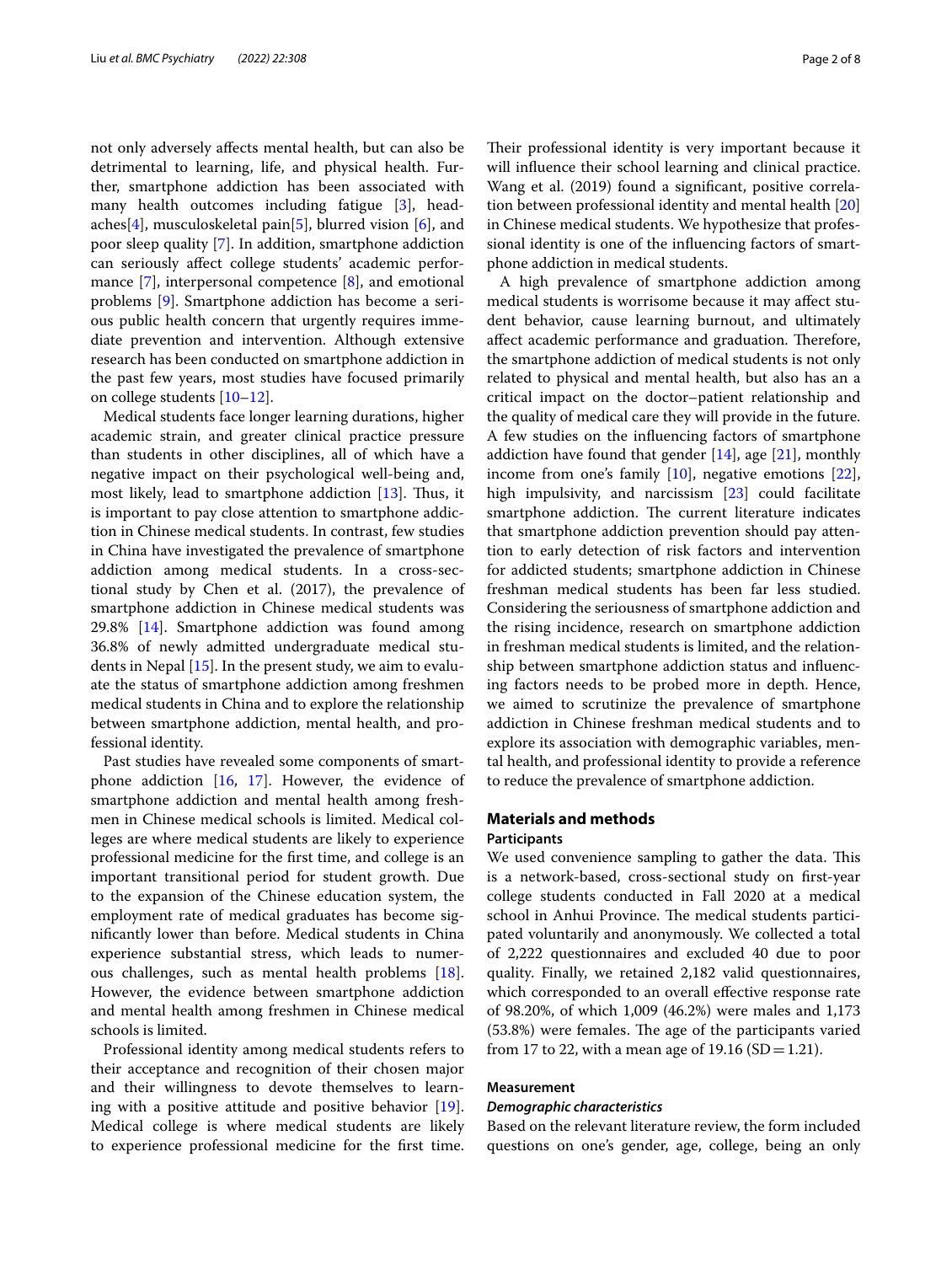child or having siblings, place of residence, being a student leader (or not), and having fallen in love (or not).

## *Smartphone addiction*

We measured the degree of smartphone addiction using the Smartphone Addiction Scale-Short Version (SAS-SV), which is a validated scale developed by Kwon in 2013 [[24\]](#page-6-22). It is a self-report scale consisting of 10 items, and each item is rated on a 6-point Likert scale ranging from 1 to 6 (1 = strongly disagree;  $6 =$  strongly agree). The total score is derived by adding the 10 items together. The overall SAS-SV score ranges from 10 to 60, and a higher SAS-SV score indicates a greater level of smartphone addiction. In this study, we adopted a cutoff point of 31 for males and 33 for females to classify smartphone addiction. The Cronbach's alpha in the present study was 0.81.

## *Professional identity*

We used the Chinese version of professional identity, translated and revised by Qin Panbo [\[25\]](#page-6-23); it includes four dimensions: cognition, emotionality, behavior, and ftness. The questionnaire consists of 23 items with scores ranging from 23 to 115 based on a 5-point Likert scale  $(5 = "complete\ continuity," 4 = "conformity," 3 = "neu$ tral,"  $2 =$ "inconformity," and  $1 =$ "complete inconformity"). A higher PIQUS score indicates a greater level of professional identity. In this study, the Cronbach's alpha was 0.898.

## *The 12‑item general health questionnaire (GHQ)*

We used the GHQ-12, which has 12 items, to assess the medical students' mental health  $[26]$  $[26]$  $[26]$ . The GHQ-12 is a self-report questionnaire that indicates how often the participants have felt a certain way in the past 2 weeks. All items are answered on a 4-point Likert scale ranging from 0 (not at all and no more than usual) to 1 (rather more than usual and much more than usual), and the final score ranges from  $0$  to  $12$ . The results imply that the higher the score, the more mental health problems a student has. A GHQ-12 total score  $\geq$  3 signals poor mental health. In this study, the Cronbach's alpha was 0.828.

## **Data collection**

We collected the data through an online survey from October 10th to November  $10<sup>th</sup>$ , 2020. To facilitate the completion of the questionnaires, the questionnaire was answered through an online survey platform, "Questionnaire Star," and counselors and teachers directly sent links to the students. All participating medical students needed to use "Questionnaire Star" to submit the questionnaire, and the same IP could only be submitted once. Before issuing the questionnaire, the electronic informed consent form for the medical students was obtained. The students were told that their participation was entirely voluntary and they were guaranteed confdentiality, and they could withdraw from the study at any time without a reason. The average time needed to complete the questionnaire was approximately 15 to 25 min. We carried out a preliminary pilot experiment with 30 freshmen medical students in Wannan Medical College, and the Cronbach's alpha coefficient of the questionnaire's internal consistency reliability was 0.88, indicating that the questionnaire can accurately measure the degree of smartphone addiction of freshmen medical students.

## **Statistical analysis**

In this study, we used "Questionnaire Star" to directly export data in a Microsoft Excel format, which we then exported into SPSS 20.0 software for statistical analysis. Continuous variables are represented as the  $means \pm standard$  deviations, and categorical variables are portrayed as frequencies and percentages. We performed the χ2-test to compare diferences in characteristics between the smartphone addiction group and the normal groups. We employed Pearson's correlation coefficient  $(r)$  to explore the relationship between smartphone addiction and professional identity. We used forward stepwise binary logistic regression analysis to determine the predictors of smartphone addiction and to calculate the odds ratio (OR) and 95% confdence intervals (CIs). We considered a two-tailed P value of less than 0.05 to be statistically signifcant.

### **Ethics**

This study was reviewed and approved by the Ethics Committee of Wannan Medical College, China. We conducted the research protocol and procedures following the guidelines and principles of the Declaration of Helsinki (as revised in 2013). We obtained electronic informed written consent from all participants prior to flling out the questionnaire.

## **Results**

## **The sociodemographic characteristics of the participants**

We investigated a total of 2,182 college students in this study, of which 1,009 (46.2%) were males and 1,173 (53.8%) were females. Their ages ranged from 17 to 22, with a mean of  $19.65 \pm 0.83$ . Of the participants, 57.1% lived in rural areas, 27.5% lived in towns, and 15.3% lived in cities. Of the participants, 38.1% perceived high study pressure, 52.0% perceived medium study pressure, and 9.9% perceived low study pressure. In addition, 45.1% had high satisfaction with the profession, 50.3% had medium satisfaction with the profession, and 4.7% had medium satisfaction with the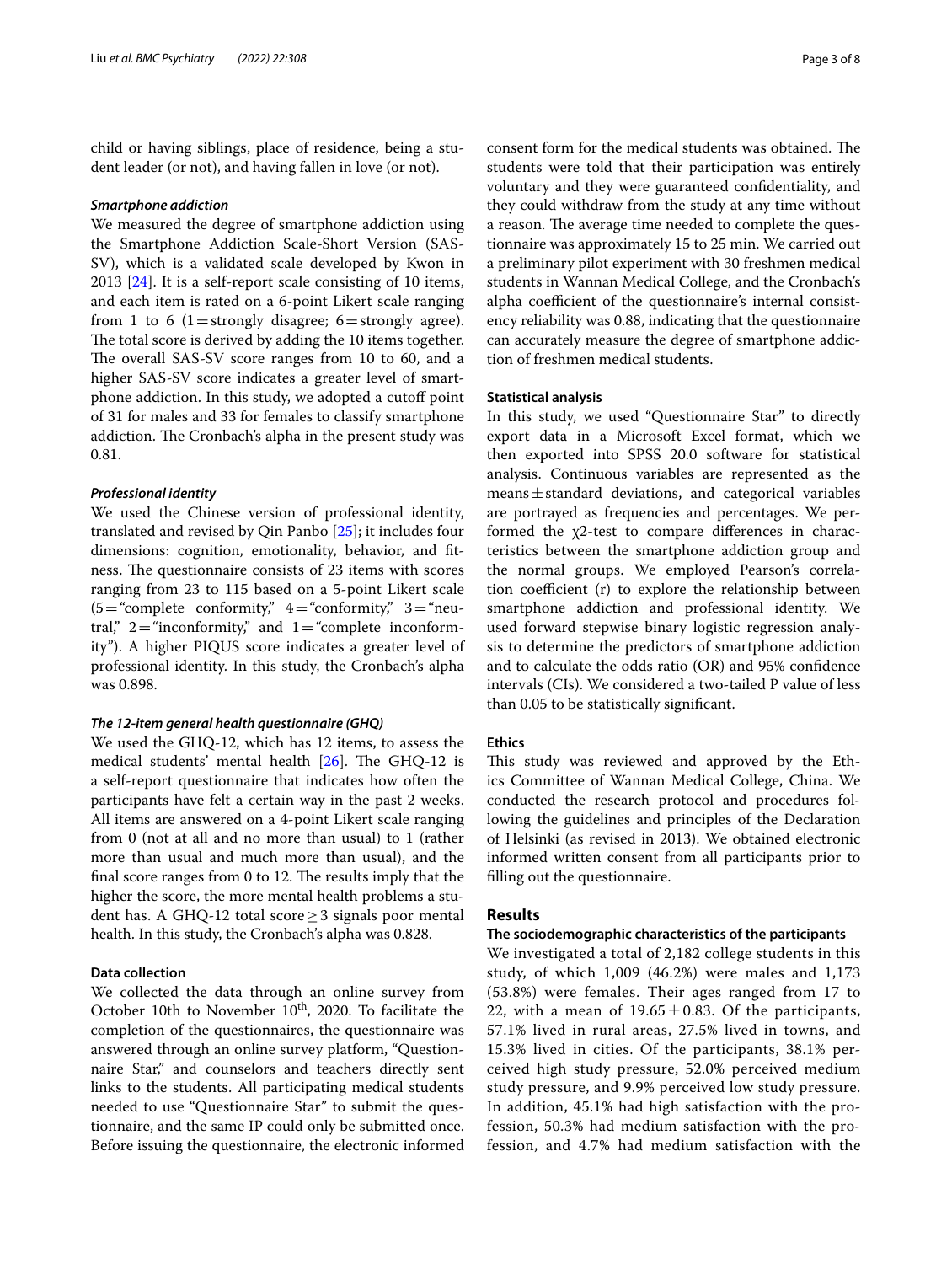profession. The demographic characteristics of the participants (i.e., sex and residence) are described in Table [1](#page-3-0).

## **Factors associated with smartphone addiction in the univariate analysis**

We detected smartphone addiction in 39.7% (866/2,182) of the respondents based on the SAS-SV. The results of the  $\chi^2$  test are presented in Table [1.](#page-3-0) The statistical analysis revealed no significant relationship between smartphone addiction and sociodemographic traits, such as gender or having fallen in love (or not) (all  $p > 0.05$ ). However, there were significant differences in place of residence, perceived study pressure, professional satisfaction, smartphone use before sleep, whether or not students are leaders, and mental health  $(P < 0.001)$ .

## **The relationship between smartphone addiction and professional identity of freshmen**

There were statistically significant, positive correlations between the professional identity scale, cognition scale, emotionality scale, and ftness scores and smartphone addiction scores  $(r=0.794, p<0.001; r=0.448, p<0.001;$  $r=0.566$ ,  $p<0.001$ ;  $r=0.710$ ,  $p<0.001$ ; and  $r=0.640$ ,  $p < 0.001$ , respectively) (Table [2\)](#page-4-0).

## **Factors associated with smartphone addiction**

The results point to a significant correlation between smartphone use before sleep (OR=3.120, 95%  $CI = 2.147 - 4.536$ , perceived high study pressure  $(OR = 2.005, 95\% \text{ CI} = 1.430 - 2.811)$ , and smartphone addiction (Table [3](#page-4-1)).

We employed the GHQ-12 to assess freshmen medical students' mental health. The total outcomes revealed a significantly positive Pearson's correlation coefficient

<span id="page-3-0"></span>**Table 1** Univariate analysis of the participants' demographic and mental health characteristics (*N*=2,182)

| <b>Variables</b>             | Smartphone addiction (%) | $x^2$                    | P                            |        |          |
|------------------------------|--------------------------|--------------------------|------------------------------|--------|----------|
|                              | No                       | <b>YES</b><br>866 (39.7) | <b>Total</b><br>2182 (100.0) |        |          |
|                              | 1316(60.3)               |                          |                              |        |          |
| Gender                       |                          |                          |                              | 1.011  | 0.315    |
| Male                         | 620 (61.4)               | 389 (38.6)               | 1009 (46.2)                  |        |          |
| Female                       | 696 (59.3)               | 477 (40.7)               | 1173 (53.8)                  |        |          |
| Place of residence           |                          |                          |                              | 6.096  | 0.047    |
| Rural area                   | 728 (58.4)               | 519 (41.6)               | 1247 (57.1)                  |        |          |
| Town                         | 369 (61.4)               | 232 (38.6)               | 601 (27.5)                   |        |          |
| City                         | 219 (65.6)               | 115 (34.4)               | 334 (15.3)                   |        |          |
| Perceived study pressure     |                          |                          |                              | 49.437 | < 0.0001 |
| Low                          | 154 (71.6)               | 61(28.4)                 | 215(9.9)                     |        |          |
| Medium                       | 736 (64.8)               | 400 (35.2)               | 1136 (52.0)                  |        |          |
| High                         | 426 (51.3)               | 51.3 (48.7)              | 831 (38.1)                   |        |          |
| Satisfaction with profession |                          |                          |                              | 26.251 | < 0.0001 |
| Low satisfied                | 55 (53.9)                | 47 (46.1)                | 102(4.7)                     |        |          |
| Medium satisfied             | 610 (55.6)               | 487 (44.4)               | 1097 (50.3)                  |        |          |
| Highly satisfied             | 651 (66.2)               | 332 (33.8)               | 983 (45.1)                   |        |          |
| Smartphone use before sleep  |                          |                          |                              | 49.115 | < 0.0001 |
| No                           | 176 (82.6)               | 37 (17.4)                | 213 (9.8)                    |        |          |
| Yes                          | 1140 (57.9)              | 829 (42.1)               | 1969 (90.2)                  |        |          |
| <b>Student leader</b>        |                          |                          |                              | 7.047  | 0.008    |
| No                           | 903 (58.5)               | 640 (41.5)               | 1543 (70.7)                  |        |          |
| Yes                          | 413 (64.6)               | 226 (35.4)               | 639 (29.3)                   |        |          |
| Have fallen in love          |                          |                          |                              | 0.245  | 0.621    |
| No                           | 997 (60.6)               | 648 (39.4)               | 1645 (75.4)                  |        |          |
| Yes                          | 319 (59.4)               | 218 (40.6)               | 537 (24.6)                   |        |          |
| Psychological problems       |                          |                          |                              | 43.89  | < 0.0001 |
| No                           | 934 (56.4)               | 722 (43.6)               | 526 (24.1)                   |        |          |
| Yes                          | 382 (72.6)               | 144 (27.4)               | 1656 (75.9)                  |        |          |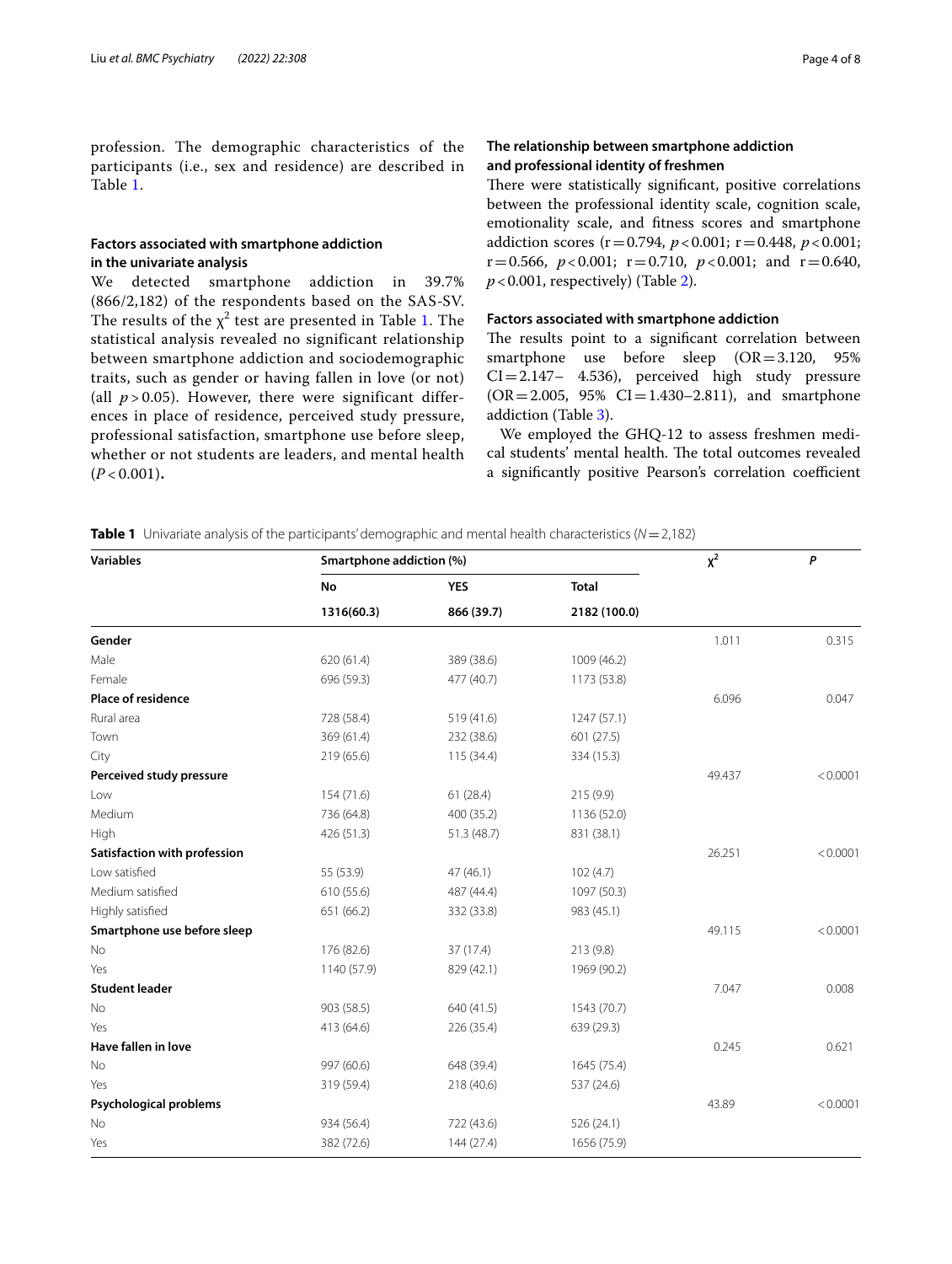<span id="page-4-0"></span>**Table 2** The correlations between smartphone addiction and professional identity

| <b>Variables</b>            | Smartphone addiction |         |  |  |
|-----------------------------|----------------------|---------|--|--|
|                             | r                    | P value |  |  |
| Cognition                   | $0.448**$            | < 0.001 |  |  |
| Emotionality                | $0.566**$            | < 0.001 |  |  |
| <b>Behavior</b>             | $0.710**$            | < 0.001 |  |  |
| <b>Fitness</b>              | $0.640**$            | < 0.001 |  |  |
| Professional identity scale | $0.794**$            | < 0.001 |  |  |

between smartphone addiction and poor mental health  $(OR = 1.677, 95\% CI = 1.338 - 2.102)$ . We measured professional identity based on the Professional Identity Scale, and the results suggest that professional identity is a protective factor for smartphone addiction ( $OR = 0.982$ ,  $95\%$  CI = 0.975–0.988).

## **Discussion**

The prevalence of smartphone addiction among the freshmen medical students in this study was 39.7%, which is slightly higher than another study that found that 29.8% of medical students in China had smartphone addiction [[14\]](#page-6-12). Interestingly, in our study, the correlation analysis showed that perceived study pressure was positively correlated with smartphone addiction, whereas gender was not correlated with smartphone addiction. The changes in learning and lifestyle brought about by the COVID-19 pandemic have caused people to completely rely on the Internet and smart devices such as tablets, laptops, and mobile phones. This total dependence has proven to be a form of addiction [[27](#page-6-25)]. Recently, concern was expressed about the increase in smartphone use among students due to the decrease in, or absence of, supervision. In the context of the COVID‐19 pandemic, participants may attempt to use smartphones to reduce stress and alleviate poor mood [\[28\]](#page-6-26), which can cause higher risks for increases in smartphone use and smartphone addiction.

Smartphones are the easiest available substances for managing stress and can lead to addiction. Crisis management procedures—including isolation; social distancing; continuous confnement; wearing masks; the cancellation of family, social and cultural activities—and individual health issues are all potential stressors [[29](#page-6-27), [30\]](#page-6-28). The negative impact of COVID-19 on mental health extends beyond health-related fears [\[31](#page-6-29)] and can lead to negative psychological effects  $[32, 33]$  $[32, 33]$  $[32, 33]$  $[32, 33]$ . The COVID-19 pandemic and the series of efects it has engendered such as social distancing, lockdowns, and home confnement [[34\]](#page-6-32) have caused many changes in our mental and behavioral health. Hence, COVID-19 could strengthen the use of addictive substances as strategies to cope with or relieve stress [\[35](#page-6-33), [36](#page-7-0)]. Nevertheless, the fndings of high prevalence indicate that smartphone addiction may be a serious problem that has a signifcant impact on medical students' own lives and studies. The current COVID-19 crisis requires new ways to identify health conditions while maintaining the principles of reducing human contact and pollution. In this case, a proactive approach to monitoring smartphone use in the student is essential.

This study implies that professional identity is a positive personal trait and an important protective factor. It can prevent individuals from becoming afected by perceived stress, thereby reducing their negative emotions and the possibility of developing smartphone addiction. Many studies have found that the professional identity of medical students has a positive efect on their learning motivation, academic success, and professional development; it is also the most vital factor infuencing their future career choices and professional achievements [[37](#page-7-1), [38\]](#page-7-2). Professional identity refers to students' acceptance and recognition of their major, as well as their willingness to learn and explore with a positive attitude and positive behavior. Medical students are the reserve force of medical developments in the future, and their professional identity is crucial for the quality training of modern medical talent. The professional identity of nursing students can improve their self‐confdence and enhance their

<span id="page-4-1"></span>**Table 3** Logistic regression analysis for factors associated with smartphone addiction

| Variable                    | B        | SE    | Wald   | Ρ     | ΟR    | 95% CI      |
|-----------------------------|----------|-------|--------|-------|-------|-------------|
| Professional Identity Scale | $-0.019$ | 0.004 | 26.830 | 0.000 | 0.982 | 0.975-0.988 |
| Poor mental health          | 0.517    | 0.115 | 20.142 | 0.000 | 1.677 | 1.338-2.102 |
| Smartphone use before sleep | 1.138    | 0.191 | 35.551 | 0.000 | 3.120 | 2.147-4.536 |
| Perceived study pressure    |          |       | 29.985 | 0.000 |       |             |
| Medium                      | 0.235    | 0.169 | 1.925  | 0.165 | 1.265 | 0.908-1.762 |
| High                        | 0.696    | 0.172 | 16.287 | 0.000 | 2.005 | 1.430-2.811 |
| Constant                    | $-0.719$ | 0.409 | 3.092  | 0.079 | 0.487 |             |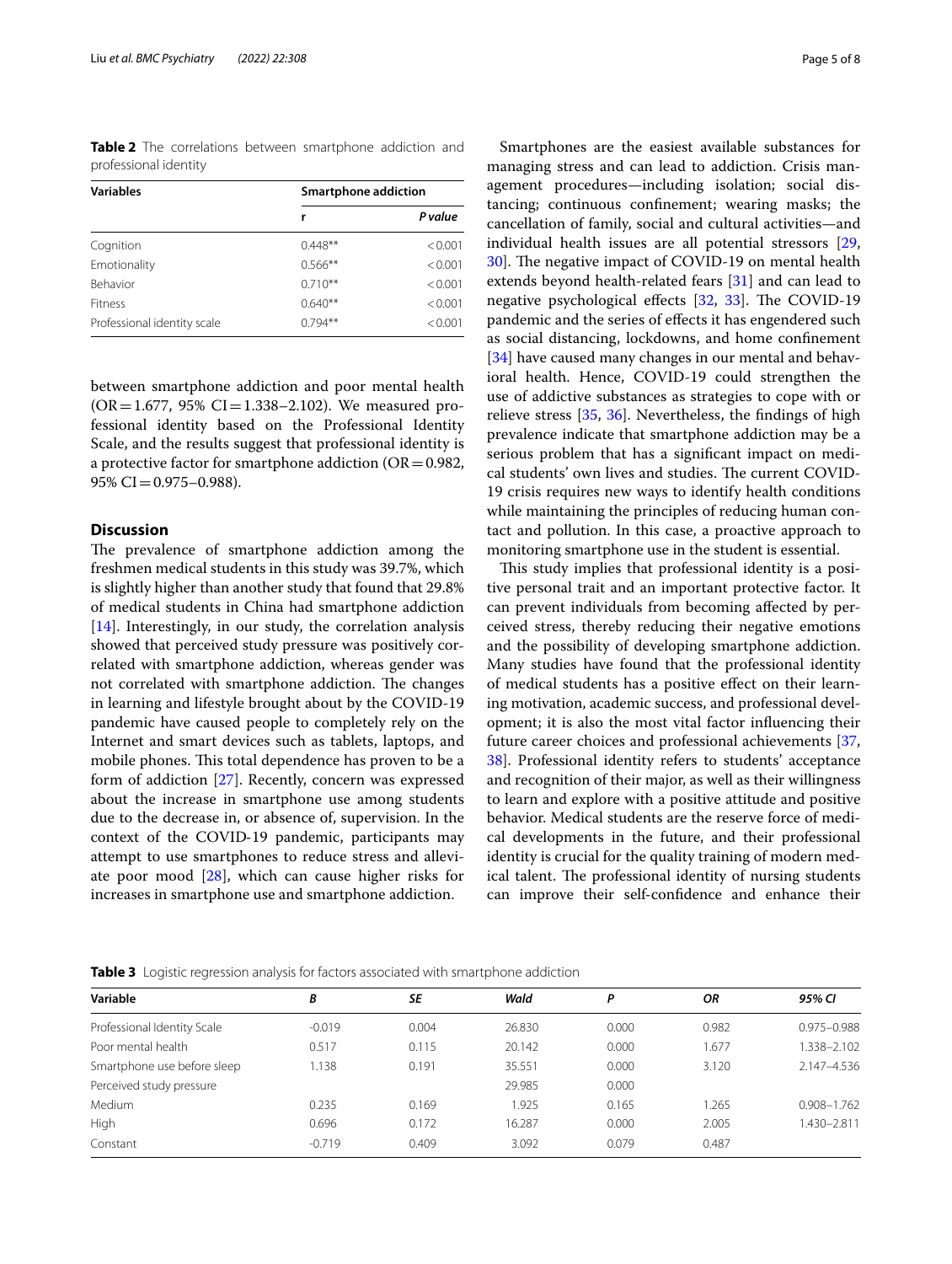professional skills [\[39](#page-7-3)]. Professional identity can help individuals to deal with stress efectively and to achieve better adaptation and development. When faced with stress, medical college students with greater levels of professional identity might recover quickly with positive psychological capacity, make greater eforts in the pursuit of success, and have positive expectations and attributes for the outcomes. Thus, improving their professional identity can play a role in preventing smartphone addiction.

Poor mental health is positively correlated with smartphone addiction [\[40](#page-7-4), [41](#page-7-5)]. Poor mental health is one of the most crucial risks leading to smartphone addiction. There is a significant correlation between perceived vulnerability to disease (PVD) and emotional distress [\[42](#page-7-6)]. The fear of contagion is one of the causes of anxiety, depression, and stress in the general population. University students' response to the pandemic deserves further attention. The sudden changes in "university" habits (i.e., poor interactions with teachers and colleagues, difficulty adapting to online learning), the loss of social networks, and other issues have seriously afected the physical and mental health of university students. A study carried out in China found that approximately one-third of the respondents had moderate-to-severe anxiety, a high prevalence of sleep disorders, and widespread symptoms of anxiety disorder, especially in young people and health professionals [[43,](#page-7-7) [44](#page-7-8)]. Due to the portability and fexible choices of smartphone applications, individuals with poor mental health will make up for the shortcomings in their real social lives by using various smartphone applications. Elhai et al. found that COVID-19 anxiety was related to the severity of depression, anxiety, and problematic smartphone use (PSU) [\[45\]](#page-7-9). It is increasingly becoming clear that excessive use of smartphones has a negative impact on health.

In line with previous studies [[46](#page-7-10)–[48](#page-7-11)], we found that perceived stress was positively correlated with smartphone addiction among medical freshmen students. The impact of perceived stress on smartphone addiction has begun to gain support in the research world [[46](#page-7-10), [49](#page-7-12)]. As a special group of college students, medical students experience a high level of stress that could be due to academic burden, the frequency of exams, and a long academic curriculum [[50\]](#page-7-13). Addictive behavior may be a way to reduce strain or relieve negative emotions. Individuals who feel more stress are more likely to develop smartphone addiction [[48\]](#page-7-11). When faced with stress, medical students are more likely to use smartphones to mitigate stress [\[49\]](#page-7-12). Perceived stress could make individuals believe they are in a state of stress, which is considered to be a risk factor for the occurrence and recurrence of many addictions, such as drug abuse  $[51]$  $[51]$  and Internet addiction  $[52]$  $[52]$ . The results show

that it is very important for counselors to improve medical college students' professional identity in the context of smartphone addiction. In addition, for future clinical practitioners, we must pay attention not only to the symptoms of smartphone addicts themselves, but also to their stress and mental health.

Prolonged contact with smartphone screens reduces sleep time and sleep efficiency. The COVID-19 pandemic home quarantine brought about a sudden and diferent lifestyle, with many students watching movies/series most of the time. The overuse of smartphones usually results in smartphone addiction.

Some limitations must be admitted. First, we conducted this study through an online survey; therefore, it is possible that some data could be erroneous. Second, this study was cross-sectional and hence we cannot infer causality. Meanwhile, the representativeness of the sample may limit the general validity of our fndings because our participants were from the same university. Third, we gathered the data during the COVID-19 pandemic, so it is difficult to separate the effect from the given sample. Further longitudinal follow-up studies should be conducted to explore smartphone addiction status and its associated factors among medical students in China.

In sum, high smartphone addiction scores were signifcantly correlated with low professional identity, poor mental health, smartphone use before sleep, and perceived study pressure. Therefore, it is necessary to perform a large-scale longitudinal study to further establish the causal relationship between smartphone addiction, mental health, and professional identity.

#### **Acknowledgements**

The authors would like to thank all medical students who completed questionnaires for their active participation and all the class leaders and counselors of Wannan Medical College for their excellent eforts that made this study possible

#### **Authors' contributions**

Huan Liu and Ming Zhang contributed to the design of the study, conceived the survey and statistical analysis, and wrote the paper. Zhiqing Zhou was involved in the feldwork. Ergang Zhu played a role in participant recruitment and data collection. Long Huang and Ming Zhang proposed the research design. All authors have approved the fnal manuscript.

#### **Funding**

This research was funded by China's Ministry of Education (MOE) as a Project of the Humanities and Social Sciences (20YJC190006), the Teaching Quality and Teaching Reform Project of Anhui Provincial Department of Education (2020jyxm2076), the School Project of the University Student Mental Health Education Research Center of Wannan Medical College (SJD202110), the Teaching Reform Project of Wannan Medical College (2020jyxm58), and the Prevention and Control Science and Technology Emergency Project for COVID-19 of Wuhu (2020rkx1-5).

#### **Availability of data and materials**

The datasets used and/or analyzed during the current study are available from the corresponding author (H.L. or M.Z.) upon reasonable request.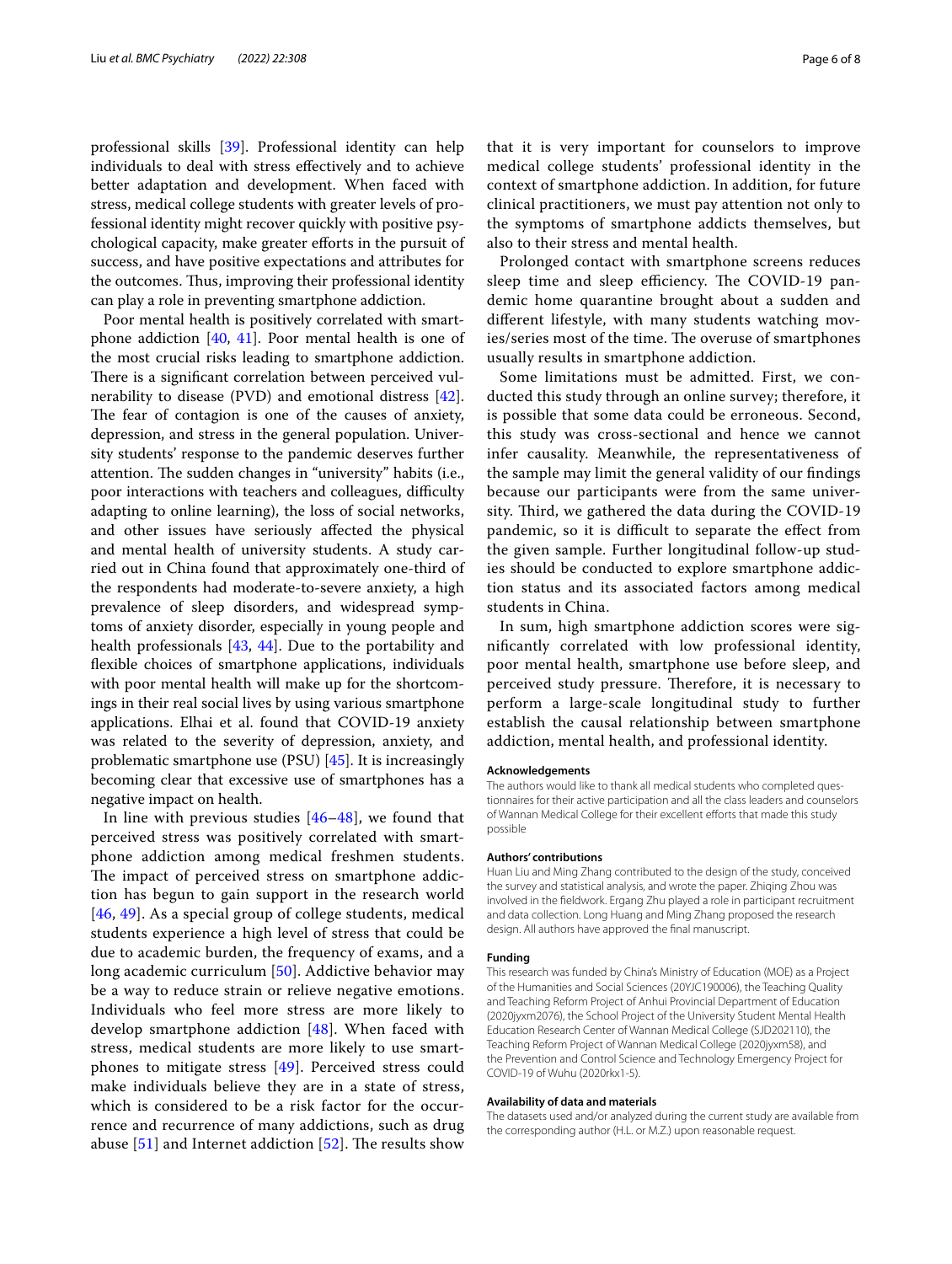## **Declarations**

#### **Ethical approval and consent to participate**

In accordance with the Helsinki guidelines, this study was approved by the Ethics Committee of Wannan Medical College. We obtained informed consent from all participants through a statement of agreement at the beginning of each questionnaire. We ensured protection of the participants' privacy and confdentiality of their personal information. Each subject was adequately informed of the aims, methods, sources of funding, any possible conficts of interest, the institutional affiliations of the researchers, the anticipated benefits and potential risks of the study, and all other relevant aspects of the study in accordance with the Declaration of Helsinki guidelines.

#### **Consent for publication**

Not applicable.

#### **Competing interests**

All authors declare that they have no potential conficts of interest and consent for publication.

#### **Author details**

<sup>1</sup> Department of Hemodialysis, The First Affiliated Hospital of Wannan Medical College (Yijishan Hospital of Wannan Medical College, Wuhu 241001, Anhui, China. <sup>2</sup> Department of Nursing, The First Affiliated Hospital of Wannan Medical College (Yijishan Hospital of Wannan Medical College, Wuhu 241001, Anhui, China. <sup>3</sup> School of Comprehensive Foundation, Wannan Medical College, Wuhu 241002, Anhui, China. <sup>4</sup>School of Humanities and Management, Wannan Medical College, Wuhu 241002, Anhui, China. <sup>5</sup>School of Innovation and Entrepreneurship, Wannan Medical College, Wuhu 241002, Anhui, China.

#### Received: 11 November 2021 Accepted: 20 April 2022 Published online: 02 May 2022

#### **References**

- <span id="page-6-0"></span>1. China Internet Network Information Center. The 45th China Statistical Report on Internet Development. (2020). Available online at: [http://www.](http://www.cac.gov.cn/2020-04/27/c_1589535470378587.htm) [cac.gov.cn/2020-04/27/c\\_1589535470378587.htm](http://www.cac.gov.cn/2020-04/27/c_1589535470378587.htm) (accessed January 7, 2021).
- <span id="page-6-1"></span>2. Panova T, Carbonell X. Is smartphone addiction really an addiction? J Behav Addict. 2018;7(2):252–9.
- <span id="page-6-2"></span>3. Guo N, Wang MP, Luk TT, et al. The association of problematic smartphone use with family well-being mediated by family communication in Chinese adults: A population-based study. J Behav Addict. 2019;8(3):412–9.
- <span id="page-6-3"></span>4. Demir YP, Sumer MM. Efects of smartphone overuse on headache, sleep and quality of life in migraine patients. Neurosciences (Riyadh). 2019;24(2):115–21.
- <span id="page-6-4"></span>5. Mustafaoglu R, Yasaci Z, Zirek E, et al. The relationship between smartphone addiction and musculoskeletal pain prevalence among young population: a cross-sectional study. Korean J Pain. 2021;34(1):72–81.
- <span id="page-6-5"></span>6. Kim HJ, Min JY, Min KB, et al. Relationship among family environment, self-control, friendship quality, and adolescents' smartphone addiction in South Korea: Findings from nationwide data. *PLoS One.* 2018;13(2): e01 90896.
- <span id="page-6-6"></span>7. Xie X, Dong Y, Wang J. Sleep quality as a mediator of problematic smartphone use and clinical health symptoms. J Behav Addict. 2018;7(2):466–72.
- <span id="page-6-7"></span>8. Lee S, Kim HJ, Choi HG, et al. Smartphone Addiction and Interpersonal Competence of Nursing Students. Iran J Public Health. 2018;47(3):342–9.
- <span id="page-6-8"></span>9. Wang P, Zhao M, Wang X, et al. Peer relationship and adolescent smartphone addiction: The mediating role of self-esteem and the moderating role of the need to belong. J Behav Addict. 2017;6(4):708–17.
- <span id="page-6-9"></span>10. Long J, Liu TQ, Liao YH, et al. Prevalence and correlates of problematic smartphone use in a large random sample of Chinese undergraduates. BMC Psychiatry. 2016;16(1):408.
- 11. Haug S, Castro RP, Kwon M, et al. Smartphone use and smartphone addiction among young people in Switzerland. J Behav Addict. 2015;4(4):299–307.
- <span id="page-6-10"></span>12. TayhanKartal F, Yabancı AN. Relationship between eating disorders and internet and smartphone addiction in college students. Eat Weight Disord. 2021;26(6):1853–62.
- <span id="page-6-11"></span>13. Mao Y, Zhang N, Liu J, et al. A systematic review of depression and anxiety in medical students in China. BMC Med Educ. 2019;19(1):327.
- <span id="page-6-12"></span>14. Chen B, Liu F, Ding S, et al. Gender diferences in factors associated with smartphone addiction: a cross-sectional study among medical college students. BMC Psychiatry. 2017;17(1):341.
- <span id="page-6-13"></span>15. Karki S, Singh JP, Paudel G, et al. How addicted are newly admitted undergraduate medical students to smartphones?: a cross-sectional study from Chitwan medical college. Nepal BMC Psychiatry. 2020;20(1):95.
- <span id="page-6-14"></span>16. Kim YJ, Jang HM, Lee Y, et al. Efects of Internet and Smartphone Addictions on Depression and Anxiety Based on Propensity Score Matching Analysis. Int J Environ Res Public Health. 2018;15(5):859.
- <span id="page-6-15"></span>17. Spagnoli P, Balducci C, Fabbri M, et al. Workaholism, Intensive Smartphone Use, and the Sleep-Wake Cycle: A Multiple Mediation Analysis. Int J Environ Res Public Health. 2019;16(19):3517.
- <span id="page-6-16"></span>18. Luo Y, Gong B, Meng R, et al. Validation and application of the Chinese version of the Perceived Stress Questionnaire (C-PSQ) in nursing students. PeerJ. 2018;6: e4503.
- <span id="page-6-17"></span>19. Zhao Y, Zhou Q, Li J, et al. Infuence of psychological stress and coping styles in the professional identity of undergraduate nursing students after the outbreak of COVID-19: A cross-sectional study in China. Nurs Open. 2021;8(6):3527–37.
- <span id="page-6-18"></span>20. Wang L, Yang Y, Zhu J, et al. Professional identity and mental health of rural-oriented tuition-waived medical students in Anhui Province, China. BMC Med Educ. 2019;19(1):199.
- <span id="page-6-19"></span>21. Luk TT, Wang MP, Shen C, et al. Short version of the Smartphone Addiction Scale in Chinese adults: Psychometric properties, sociodemographic, and health behavioral correlates. *J Behav Addict.* 2018; 7 (4):1157 -11 65.
- <span id="page-6-20"></span>22. Yue H, Zhang X, Sun J, et al. The relationships between negative emotions and latent classes of smartphone addiction. PLoS ONE. 2021;16(3): e0248555.
- <span id="page-6-21"></span>23. Li L, Griffiths MD, Mei S, et al. Fear of Missing Out and Smartphone Addiction Mediates the Relationship Between Positive and Negative Afect and Sleep Quality Among Chinese University Students. Front Psychiatry. 2020;11:877.
- <span id="page-6-22"></span>24. Kwon M, Kim DJ, Cho H, et al. The smartphone addiction scale: Development and validation of a short version for adolescents. PLoS ONE. 2013;8: e83558.
- <span id="page-6-23"></span>25. Qin PB. The characteristics and correlation study of college students' specialty identity [Chinese]. Master thesis: Southwest University; 2009.
- <span id="page-6-24"></span>26. Li T, Zhang X, Chen M, et al. Psychological distress and its associated risk factors among university students. *Rev Assoc Med Bras (1992).* 2020;66(4):414–418.
- <span id="page-6-25"></span>27. Maddux JF, Desmond DP. Addiction or dependence? Addiction. 2000;95:661–5.
- <span id="page-6-26"></span>28. Wang C, Pan R, Wan X, et al. Immediate psychological responses and associated factors during the initial stage of the 2019 Coronavirus disease (COVID-19) epidemic among the general population in China. Int J Environ Res Public Health. 2020;17:1729.
- <span id="page-6-27"></span>29. Brooks SK, Webster RK, Smith LE, et al. The psychological impact of quarantine and how to reduce it: rapid review of the evidence. Lancet. 2020;395(10227):912–20.
- <span id="page-6-28"></span>30. Dubey MJ, Ghosh R, Chatterjee S, et al. COVID-19 and addiction. *Diabetes Metab Syndr.* 2020 Sep-Oct;14(5):817–823.
- <span id="page-6-29"></span>31. Patwardhan P. COVID-19: Risk of increase in smoking rates among England's 6 million smokers and relapse among England's 11 million exsmokers. *BJGP Open.* 2020 Jun 23;4(2): bjgpopen20X101067.
- <span id="page-6-30"></span>32. Wu P, Liu X, Fang Y, et al. Alcohol abuse/dependence symptoms among hospital employees exposed to a SARS outbreak. *Alcohol Alcohol.* 2008 Nov-Dec;43(6):706–12.
- <span id="page-6-31"></span>33. Zvolensky MJ, Garey L, Rogers AH, et al. Psychological, addictive, and health behavior implications of the COVID-19 pandemic. Behav Res Ther. 2020;134: 103715.
- <span id="page-6-32"></span>34. Wong SY, Kwok KO, Chan FK. What can countries learn from Hong Kong's response to the COVID-19 pandemic? *Can Med Assoc J*. 2020;192(19): E511–E5E5.
- <span id="page-6-33"></span>35. Koob G, Kreek MJ. Stress, dysregulation of drug reward pathways, and the transition to drug dependence. Am J Psychiatry. 2007;164(8):1149–59.